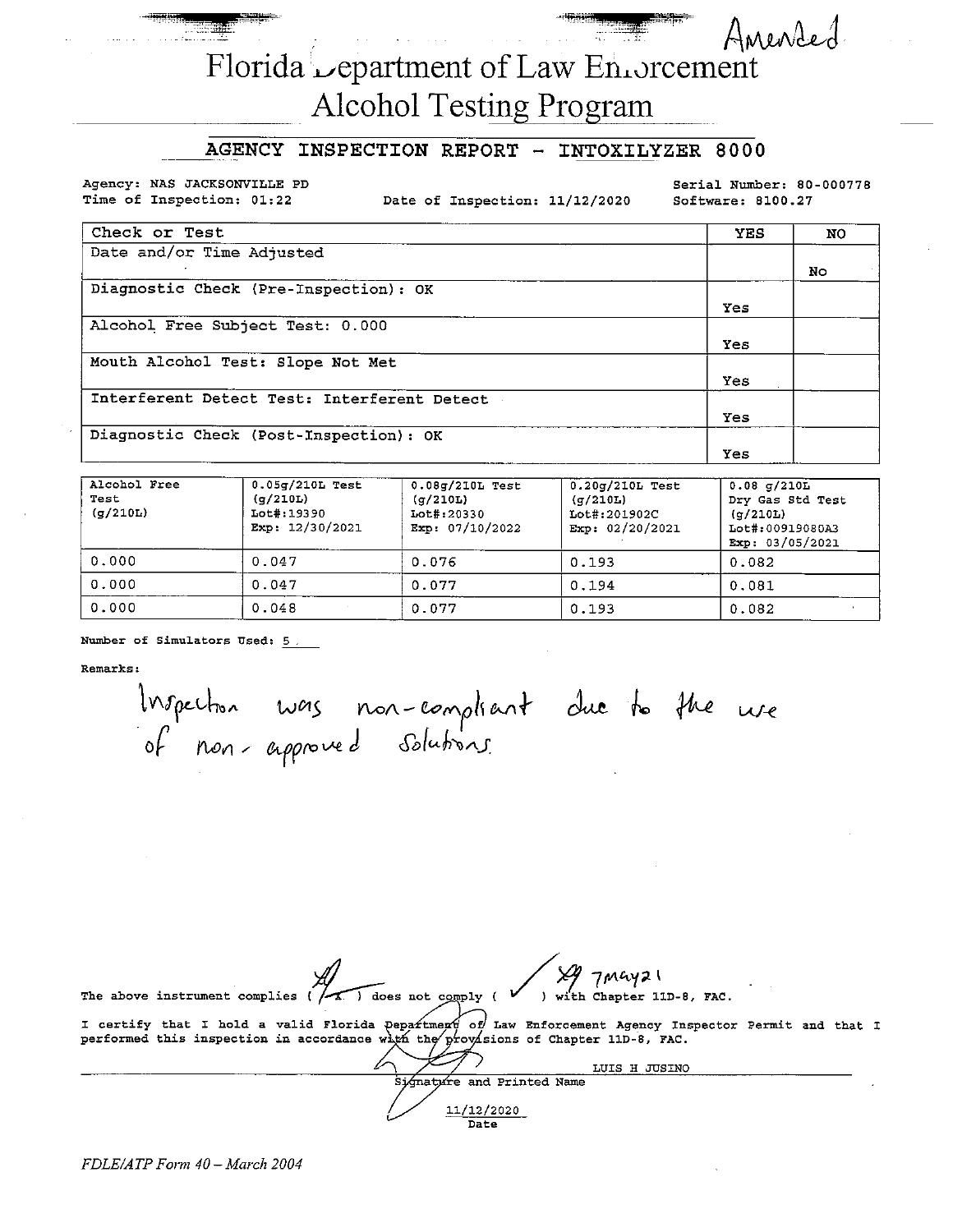# Florida Lepartment of Law Environment

## **Alcohol Testing Program**

#### AGENCY INSPECTION REPORT - INTOXILYZER 8000

Agency: NAS JACKSONVILLE PD Time of Inspection: 23:10

Date of Inspection: 10/24/2020

Serial Number: 80-000778 Software: 8100.27

Amended

| Check or Test                               | <b>YES</b> | <b>NO</b> |
|---------------------------------------------|------------|-----------|
| Date and/or Time Adjusted                   |            |           |
|                                             |            | Nо        |
| Diagnostic Check (Pre-Inspection): OK       |            |           |
|                                             | Yes        |           |
| Alcohol Free Subject Test: 0.000            |            |           |
|                                             | Yes        |           |
| Mouth Alcohol Test: Slope Not Met           |            |           |
|                                             | Yes        |           |
| Interferent Detect Test: Interferent Detect |            |           |
|                                             | Yes        |           |
| Diagnostic Check (Post-Inspection): OK      |            |           |
|                                             | Yes        |           |

| Alcohol Free<br>Test<br>(q/210L) | $0.05g/210L$ Test<br>(q/210L)<br>Lot#:19390<br>Exp: $12/30/2021$ | $0.08g/210L$ Test<br>(q/210L)<br>Lot#:20330<br>Exp: $07/10/2022$ | $0.20g/210L$ Test<br>(q/210L)<br>Lot#:201902C<br>Exp: $02/20/2021$ | $0.08$ q/210L<br>Dry Gas Std Test<br>(q/210L)<br>Lot#:00919080A3<br>Exp: $03/05/2021$ |
|----------------------------------|------------------------------------------------------------------|------------------------------------------------------------------|--------------------------------------------------------------------|---------------------------------------------------------------------------------------|
| 0.000                            | 0.046                                                            | 0.077                                                            | 0.192                                                              | 0.081                                                                                 |
| 0.000                            | 0.047                                                            | 0.077                                                            | 0.195                                                              | 0.081                                                                                 |
| 0.000                            | 0.048                                                            | 0.078                                                            | 0.197                                                              | 0.081                                                                                 |

Number of Simulators Used: 5

Remarks:

Inspection was non-compliant due to the use

/May 2) The above instrument complies does not comply ) with Chapter 11D-8, FAC. I certify that I hold a valid Florida Department  $f'$  Law Enforcement Agency Inspector Permit and that I performed this inspection in accordance with the provisions of Chapter 11D-8, FAC.

Signaturé and Printed Name 20/24/2020 Date

LUIS H JUSINO

FDLE/ATP Form 40 - March 2004